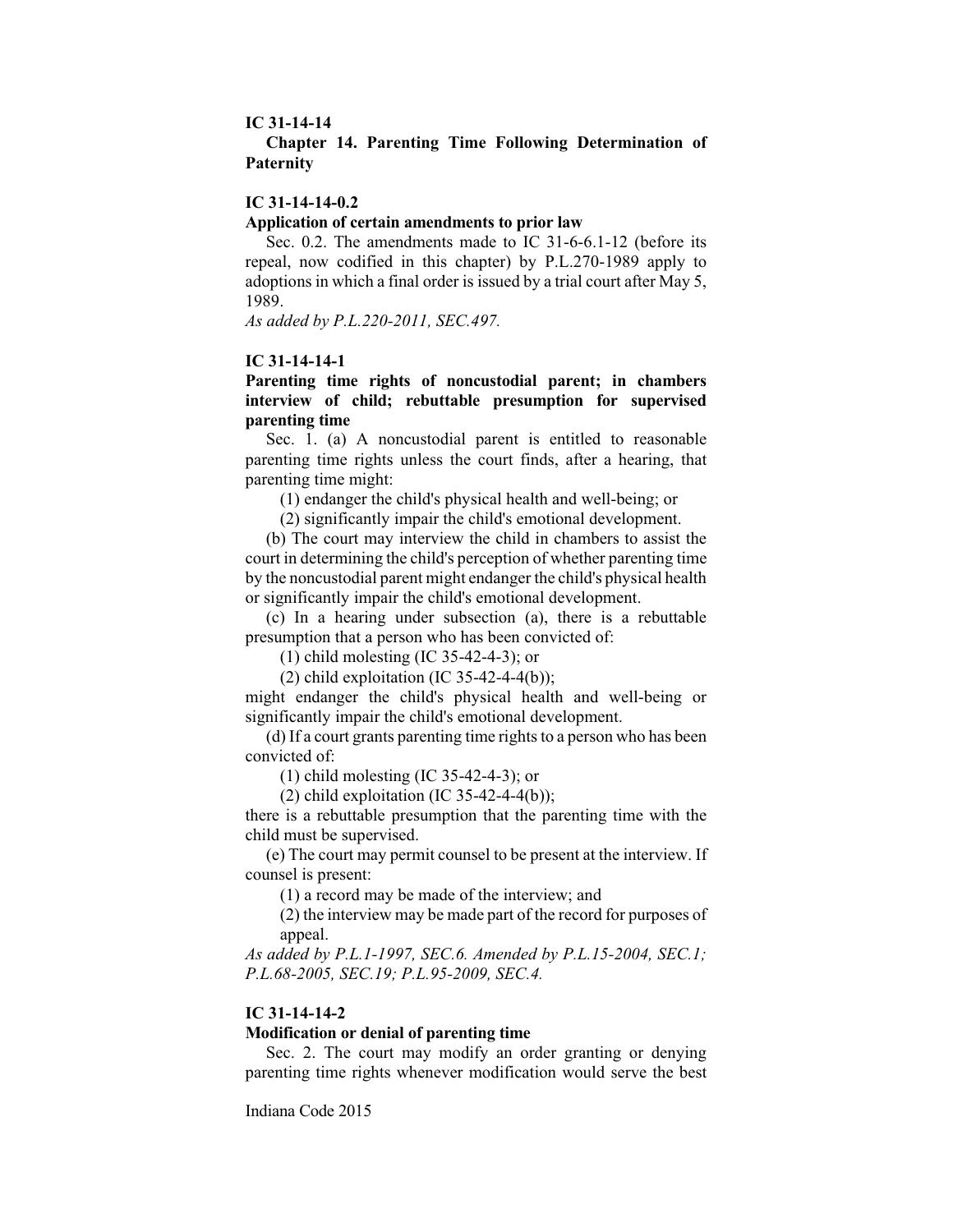interests of the child.

*As added by P.L.1-1997, SEC.6. Amended by P.L.68-2005, SEC.20.*

## **IC 31-14-14-2.5**

#### **Security, bond, or guarantee**

Sec. 2.5. The court may provide in:

(1) a parenting time order; or

(2) a modification of a parenting time order;

for the security, bond, or other guarantee that is satisfactory to secure enforcement of the parenting time order.

*As added by P.L.171-2001, SEC.5. Amended by P.L.68-2005, SEC.21.*

#### **IC 31-14-14-3**

### **Grant ordenial of visitationrightstononcustodialparent; effect on visitation rights of grandparent**

Sec. 3. An order granting or denying visitation rights to a noncustodial parent does not affect visitation rights granted to a grandparent under IC 31-17-5-1 or IC 31-17-5-10 (or IC 31-1-11.7-2 before its repeal).

*As added by P.L.1-1997, SEC.6.*

#### **IC 31-14-14-4**

### **Missed parenting time; noncustodial parent in military**

Sec. 4. A noncustodial parent who misses parenting time as the result of participation in an activity of:

(1) the Indiana National Guard; or

(2) a reserve component of the armed forces of the United States;

may make up the lost parenting time as provided in IC 10-16-7-22. *As added by P.L.103-1997, SEC.3. Amended by P.L.2-2003, SEC.71; P.L.68-2005, SEC.22.*

#### **IC 31-14-14-5**

### **Supervised parenting time; conviction of crime involving domestic or family violence; batterer's intervention program**

Sec. 5. (a) This section applies if a court finds that a noncustodial parent has been convicted of a crime involving domestic or family violence that was witnessed or heard by the noncustodial parent's child.

(b) There is created a rebuttable presumption that the court shall order that the noncustodial parent's parenting time with the child must be supervised:

(1) for at least one (1) year and not more than two (2) years immediately following the crime involving domestic or family violence; or

(2) until the child becomes emancipated;

whichever occurs first.

(c) As a condition of granting the noncustodial parent

Indiana Code 2015